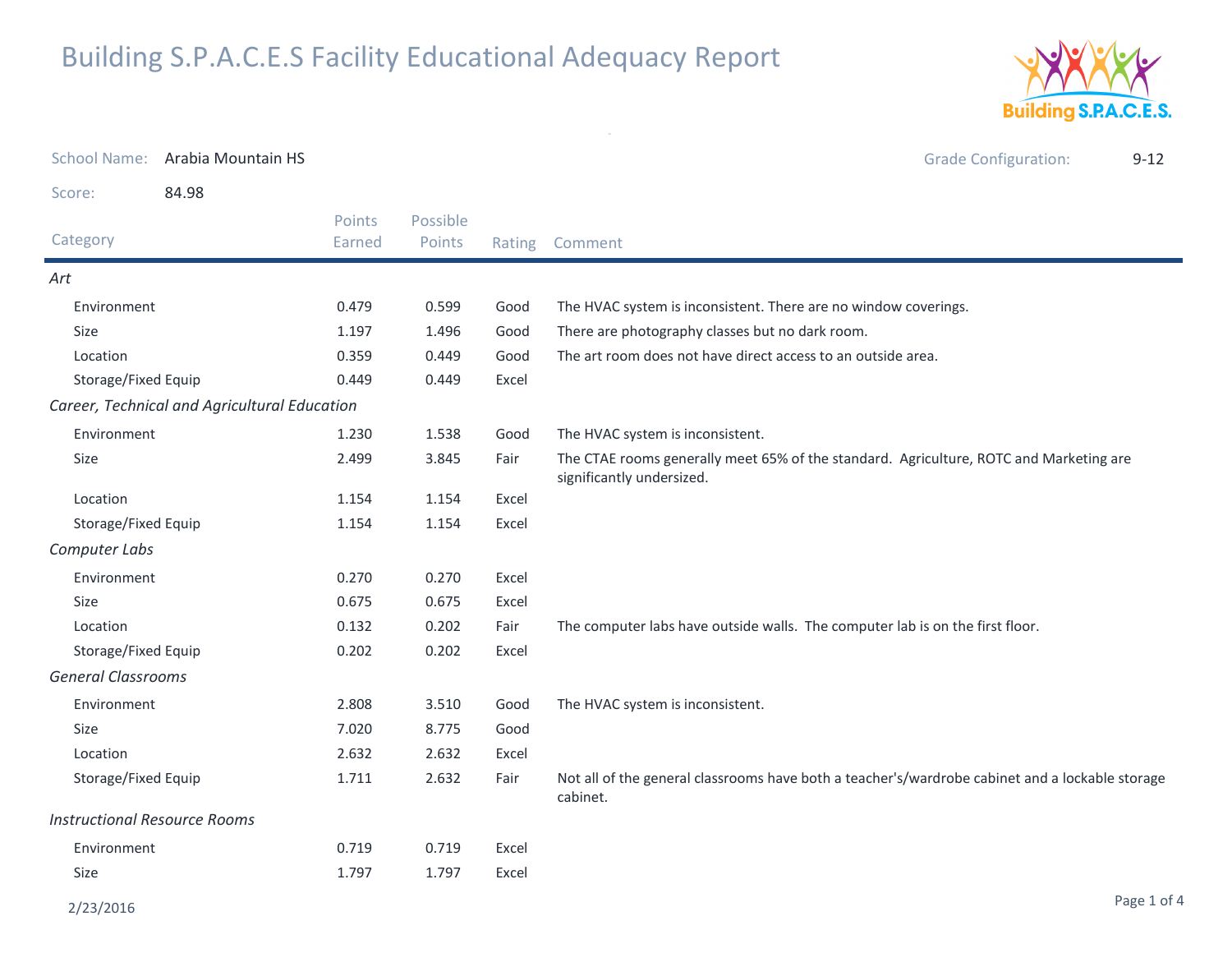

School Name: Arabia Mountain HSGrade Configuration: 9-12 Score: 84.98Category Rating Comment Possible PointsPoints EarnedInstructional Resource RoomsLocation 0.539 0.539 Excel Storage/Fixed Equip 0.431 0.539 Good Learning EnvironmentLearning Style Variety 4.500 4.500 Excel Interior Environment 1.440 1.800 Good The HVAC system is inconsistent. Exterior Environment 1.350 1.350 Excel Environment 0.759 0.759 Excel Media CenterSizee 1.897 1.897 Excel Location 0.569 0.569 Excel Storage/Fixed Equip 0.569 0.569 Excel MusicEnvironment 0.534 0.534 Excel Sizee 1.336 1.336 Excel Location 0.401 0.401 Excel Storage/Fixed EquipFair There are three practice rooms all being used as storage or office space. There are no portable risers. 0.261 $0.401$ Performing ArtsEnvironment 0.289 0.289 Excel Sizee 0.721 0.721 Excel Location0.108 0.216 Poor The auditorium does not have restricted access to the other building spaces. Storage/Fixed Equip0.216 0.216 Excel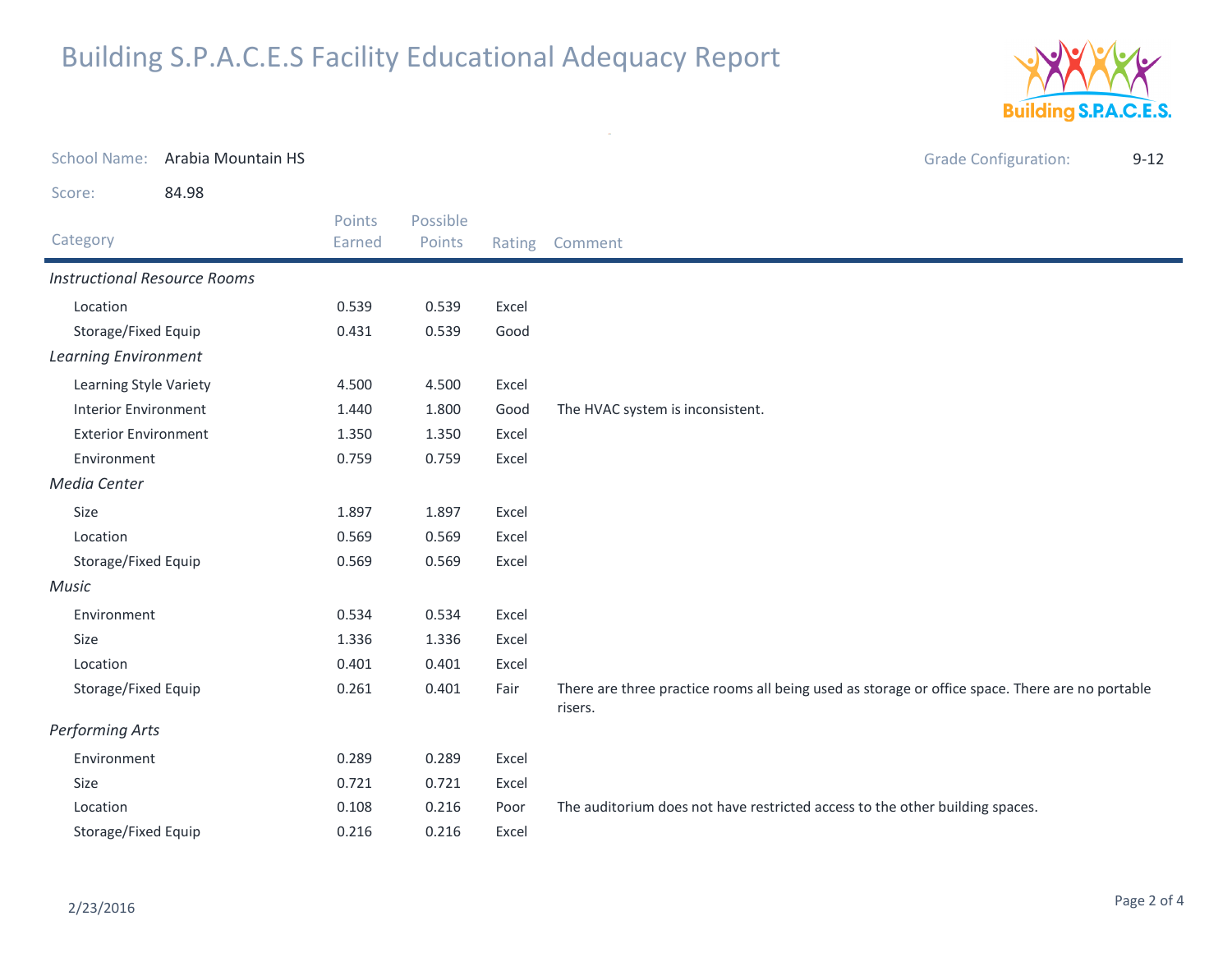

| <b>School Name:</b>             | Arabia Mountain HS               |                         |                    |        | <b>Grade Configuration:</b><br>$9 - 12$                                                                                                                                          |
|---------------------------------|----------------------------------|-------------------------|--------------------|--------|----------------------------------------------------------------------------------------------------------------------------------------------------------------------------------|
| Score:                          | 84.98                            |                         |                    |        |                                                                                                                                                                                  |
| Category                        |                                  | <b>Points</b><br>Earned | Possible<br>Points | Rating | Comment                                                                                                                                                                          |
| <b>Physical Education</b>       |                                  |                         |                    |        |                                                                                                                                                                                  |
| Environment                     |                                  | 2.160                   | 2.160              | Excel  |                                                                                                                                                                                  |
| Size                            |                                  | 5.400                   | 5.400              | Excel  |                                                                                                                                                                                  |
| Location                        |                                  | 0.810                   | 1.620              | Poor   | The gym cannot be secured from other parts of the campus.                                                                                                                        |
| Storage/Fixed Equip             |                                  | 1.296                   | 1.620              | Good   |                                                                                                                                                                                  |
| <b>Science</b>                  |                                  |                         |                    |        |                                                                                                                                                                                  |
| Environment                     |                                  | 0.597                   | 0.747              | Good   | The HVAC system is inconsistent so some classrooms are hot and others are cold.                                                                                                  |
| <b>Size</b>                     |                                  | 1.867                   | 1.867              | Excel  |                                                                                                                                                                                  |
| Location                        |                                  | 0.364                   | 0.560              | Fair   | There is no outside access to any of the science rooms.                                                                                                                          |
| Storage/Fixed Equip             |                                  | 0.560                   | 0.560              | Excel  |                                                                                                                                                                                  |
|                                 | Self-Contained Special Education |                         |                    |        |                                                                                                                                                                                  |
| Environment                     |                                  | 0.000                   | 0.479              | Unsat  | There are no self-contained special education classrooms.                                                                                                                        |
| <b>Size</b>                     |                                  | 0.000                   | 1.198              | Unsat  | There are no self-contained special education classrooms.                                                                                                                        |
| Location                        |                                  | 0.000                   | 0.359              | Unsat  | There are no self-contained special education classrooms.                                                                                                                        |
| Storage/Fixed Equip             |                                  | 0.000                   | 0.359              | Unsat  | There are no self-contained special education classrooms.                                                                                                                        |
| <b>Non-Instructional Spaces</b> |                                  |                         |                    |        |                                                                                                                                                                                  |
| Administration                  |                                  | 2.349                   | 2.349              | Excel  |                                                                                                                                                                                  |
| Cafeteria                       |                                  | 3.600                   | 3.600              | Excel  |                                                                                                                                                                                  |
| Food Service and Prep           |                                  | 4.595                   | 4.595              | Excel  |                                                                                                                                                                                  |
| Clinic                          |                                  | 0.139                   | 0.214              | Fair   | There is no hot water. There are no cots in the clinic. If a student needs to lie down they go the<br>CTAE Healthcare Lab which is down the hall from the administration center. |
| Counseling                      |                                  | 0.545                   | 0.681              | Good   | The counselors offices are not on the same floor as the student records.                                                                                                         |
|                                 | <b>Custodial and Maintenance</b> | 0.450                   | 0.450              | Excel  |                                                                                                                                                                                  |
| <b>Student Restrooms</b>        |                                  | 0.821                   | 0.821              | Excel  |                                                                                                                                                                                  |

 $\sim$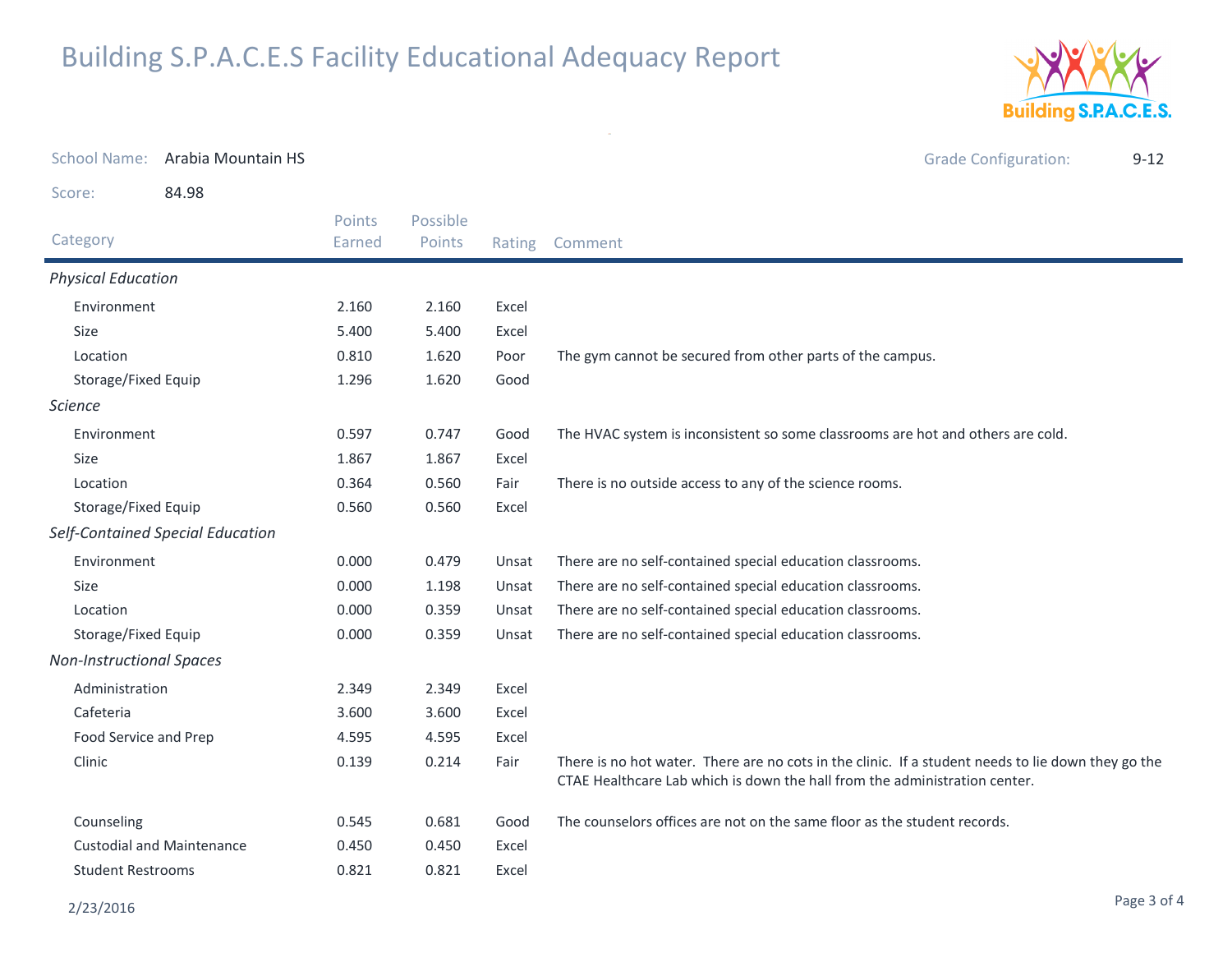

| <b>School Name:</b>                   | Arabia Mountain HS                 |                  |                    |        | <b>Grade Configuration:</b><br>$9 - 12$                                                                                                                               |  |
|---------------------------------------|------------------------------------|------------------|--------------------|--------|-----------------------------------------------------------------------------------------------------------------------------------------------------------------------|--|
| Score:                                | 84.98                              |                  |                    |        |                                                                                                                                                                       |  |
| Category                              |                                    | Points<br>Earned | Possible<br>Points | Rating | Comment                                                                                                                                                               |  |
| <b>Non-Instructional Spaces</b>       |                                    |                  |                    |        |                                                                                                                                                                       |  |
|                                       | Faculty Work Space and Toilets     | 0.641            | 0.641              | Excel  |                                                                                                                                                                       |  |
| <b>Outside Spaces</b>                 |                                    |                  |                    |        |                                                                                                                                                                       |  |
| Vehicular Traffic                     |                                    | 0.585            | 0.900              | Fair   | There is no covered loading area.                                                                                                                                     |  |
| Pedestrian Traffic                    |                                    | 0.573            | 0.882              | Fair   | There are no crosswalks.                                                                                                                                              |  |
| Parking                               |                                    | 0.949            | 1.897              | Poor   | There are no lights in the parking lots.                                                                                                                              |  |
| <b>Athletic Fields and Facilities</b> |                                    | 1.618            | 2.488              | Fair   | Restrooms are not convenient to the athletic fields. There are no lights on the athletic fields.                                                                      |  |
| Safety and Security                   |                                    |                  |                    |        |                                                                                                                                                                       |  |
| Fencing                               |                                    | 0.000            | 0.762              | Unsat  | There is no fencing around the school. It is surrounded by a forest reserve.                                                                                          |  |
| Signage & Way Finding                 |                                    | 0.450            | 0.900              | Poor   | There is no signage directing people to the school entrance and other spaces in the building.                                                                         |  |
| Ease of Supervision                   |                                    | 1.755            | 2.700              | Fair   | The parking lots do not have adequate lighting. The hallway outside the dressing rooms does<br>not have a security camera. Radios do not work in all of the hallways. |  |
| <b>Controlled Entrances</b>           |                                    | 0.450            | 0.450              | Excel  |                                                                                                                                                                       |  |
| <b>Technology Readiness</b>           |                                    |                  |                    |        |                                                                                                                                                                       |  |
| IDF & MDF Environment                 |                                    | 1.500            | 1.500              | Good   |                                                                                                                                                                       |  |
| <b>Electrical Power</b>               |                                    | 1.000            | 1.000              | Good   |                                                                                                                                                                       |  |
|                                       | Equity of Access, Wireless & Drops | 1.000            | 1.000              | Good   |                                                                                                                                                                       |  |
| <b>LAN Connectivity</b>               |                                    | 1.500            | 1.500              | Good   |                                                                                                                                                                       |  |
| <b>WAN Backbone</b>                   |                                    | 1.000            | 1.000              | Good   |                                                                                                                                                                       |  |
| LAN-WAN Performance                   |                                    | 1.000            | 1.000              | Good   |                                                                                                                                                                       |  |
| Faculty & Staff Technology            |                                    | 1.000            | 1.000              | Good   |                                                                                                                                                                       |  |
| Laptop Carts                          |                                    | 1.000            | 1.000              | Good   |                                                                                                                                                                       |  |
| Telephone/PA                          |                                    | 1.000            | 1.000              | Good   |                                                                                                                                                                       |  |

 $\sim$